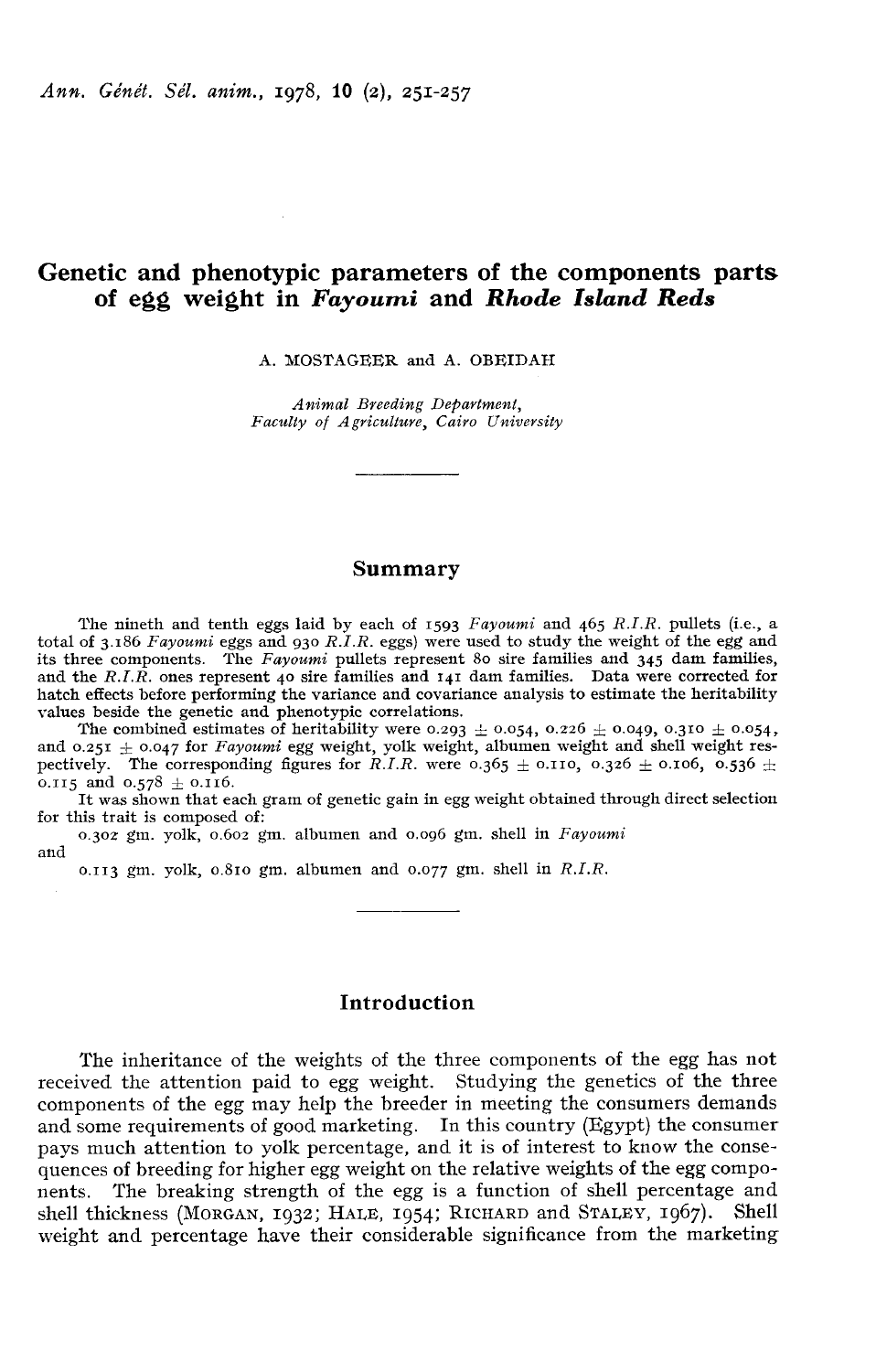point of view, and genetic selection for egg weight may have indirect effect on these two characteristics of the shell.

The present study was carried out to investigate the inheritance of the weight of the egg and its components. The work was done on Fayoumi, a native breed of chicken characterized by its high percentage of egg yolk and egg shell The present study was carried out to investigate the inheritance<br>of the egg and its components. The work was done on *Fayoumi*, a<br>of chicken characterized by its high percentage of egg yolk a<br>(MOSTAGEER and KAMAR, 1961), a

## Material and methods

This work was carried out in the *Poultry Breeding Farm, Faculty of Agriculture, Cairo University*. The nineth and tenth eggs laid by each of 1593 Fayoumi and 465 R.I.R. pullets (that is; a total of 3 186  $Fayoumi$  eggs and 930  $R.1.8$ . eggs) were used for this study. The  $Fayoumi$  pullets represent 80 sire families and <sup>345</sup> dam families and were obtained in z5 different hatches in two different seasons. The R.I.R. birds were the daughters of 40 sires and  $I$ 41 dams and were obtained previously subjected to genetic selection and are considered non inbred.

in five hatches in one season. The Fayoumi and R.I.R. stocks used were not previously subjected to genetic selection and are considered non inbred.<br>Eggs were weighed before breaking, and the yolk and shell (with its membr Eggs were weighed before breaking, and the yolk and shell (with its membra-<br>nes) were freed and weighed as described by HAFEZ, BADRELDIN and KAMAR

(1955). Albumen weight was obtained by difference.<br>Data were corrected for hatch effects before performing the genetic analyses.<br>Sire heritabilities  $(h^2_s)$ , dam heritabilities  $(h^2_a)$ , combined heritabilities  $(h^2_c)$  and Data were corrected for hatch effects before performing the genetic analyses. The *R.I.R.* birds were the daughters of 40 sires and 141 dams and were obtained<br>in five hatches in one season. The *Fayoumi* and *R.I.R.* stocks used were not<br>previously subjected to genetic selection and are considered combined genetic correlations  $(r_q)$  beside the phenotypic correlations were estimated by the variance and covariance component analysis. The standard errors of heritability values were estimated by the method suggested by WOOLF (1961), and those of the genetic correlations were calculated after ROBERTSON (1959).

## Results and discussion

#### a) The means and variances

The means, genetic variances (taken as double the sum of the sire and the dam components of variance) and phenotypic variances of egg weight and its component parts in both  $Fayoumi$  and  $R.I.R.$  are given in table  $I. A$  large difference can be observed between the two breeds with respect to egg weight (more than 10 grams). Most of this difference (ca 8 grams) is attributed to the difference in albumen weight. The difference (ca o grains) is attituded to the<br>difference in albumen weight. The difference between the two breeds in shell<br>weight is small (0.15 grams). Studying three different breeds, MAY shell weight, although differences did exist with respect to egg weight. Differences in egg weight, however, were not of the magnitude observed here between  $Fayoumi$  and  $R.I.R.$ 

It may be of interest here to note that the percentages of yolk, white and shell and  $\overline{R.I.R.}$ <br>It may be of interest here to note that the percentages of yolk, white and shell<br>in the Fayoumi egg are respectively: 31.11, 57.86 and 11.03. The corresponding<br>percentages in the  $\overline{R.I.R.}$  egg are 20.00. It may be of interest here to note that the percentages of yolk, white and shell<br>in the *Fayoumi* egg are respectively:  $3I.II$ ,  $57.86$  and  $I.I.03$ . The corresponding<br>percentages in the *R.I.R.* egg are 29.09, 61.82 and 9 the two breeds in the percentage of yolk as such is not much pronounced to be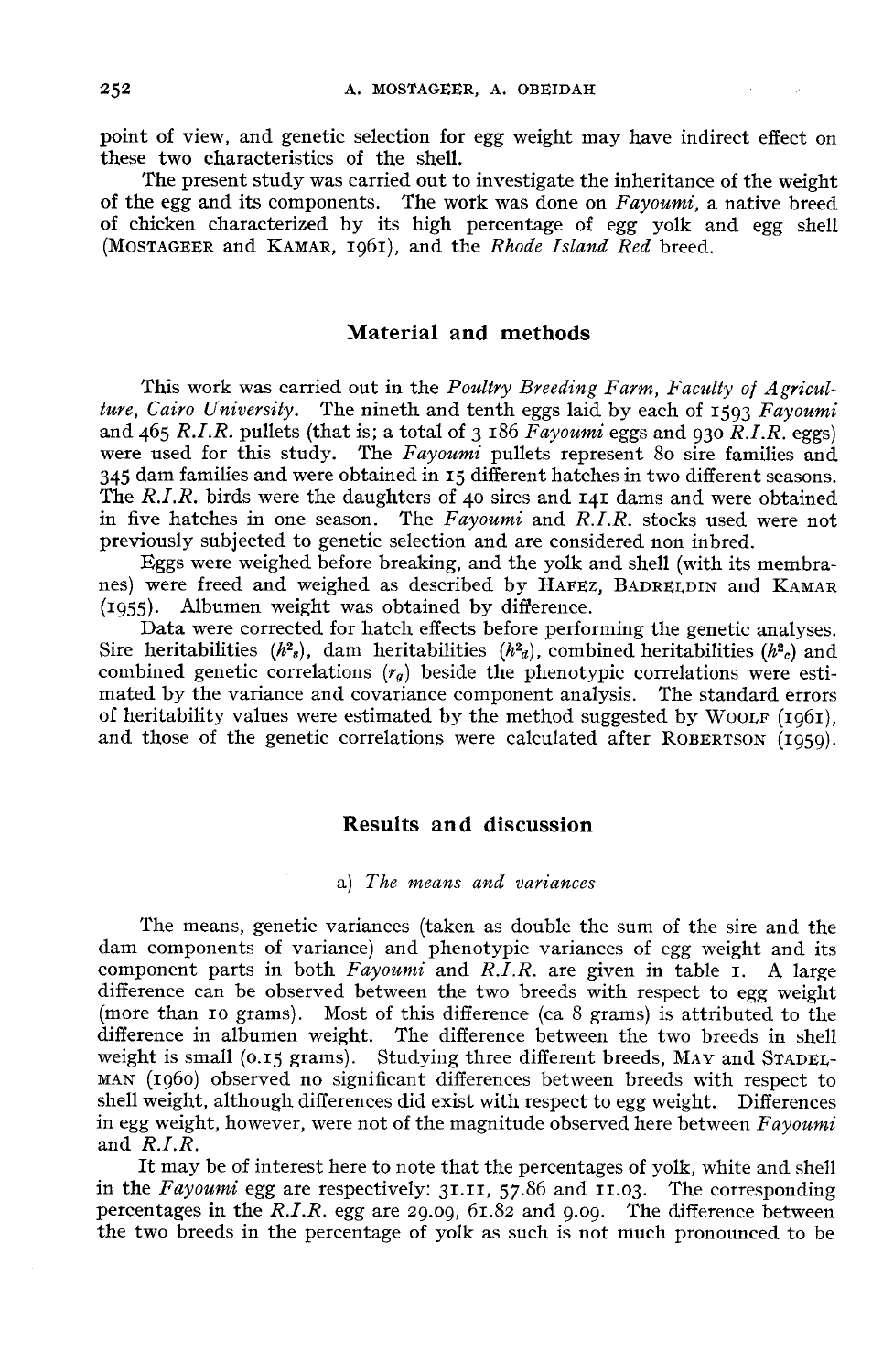#### TABLE I

Means, genetic  $(*)$   $(\sigma_n^2)$  and phenotypic  $(\sigma_n^2)$  variances of egg weight and its three components in Fayoumi and R.I.R.

Moyenne, variance génétique  $(\sigma_a^2)$  et phénotypique  $(\sigma_a^2)$  du poids de l'œuf et de ses trois composantes chez la Favoumi et la R.I.R.

| <b>Breed</b> |                                                                                                                                    | Egg<br>weight<br>(g <sub>m</sub> ) | Yolk<br>weight<br>(g <sub>m</sub> ) | Albumen<br>weight<br>(gm) | <b>Shell</b><br>weight<br>(g <sub>m</sub> ) |
|--------------|------------------------------------------------------------------------------------------------------------------------------------|------------------------------------|-------------------------------------|---------------------------|---------------------------------------------|
| Fayoumi      | Mean. $\ldots$ .<br>$\begin{vmatrix} \sigma_q^2 & \cdots & \cdots & \cdot \\ \sigma_p^2 & \cdots & \cdots & \cdot \end{vmatrix}$   | 40.34<br>6.758<br>23.086           | 12.55<br>0.868<br>3.84I             | 23.34<br>2.676<br>8.639   | 4.45<br>0.088<br>0.347                      |
| R.I.R.       | Mean. $\ldots$ .<br>$\begin{bmatrix} \sigma_g^2 & \ldots & \ldots & \ldots \\ \sigma_p^2 & \ldots & \ldots & \ldots \end{bmatrix}$ | 50.63<br>9.760<br>26.774           | 14.73<br>0.992<br>3.039             | 31.30<br>7.426<br>13.866  | 4.60<br>0.222<br>0.385                      |

noticed and appraised by the consumer. Rather, the attention of the consumeris paid, it seems, to the percentage of yolk to albumen, a ratio which reaches the noticed and appraised by the consumer. Rather, the attention of the consumer<br>is paid, it seems, to the percentage of yolk to albumen, a ratio which reaches the<br>value of 53.77 p. 100 in the Fayoumi egg and is only 47.06 p.

The estimates of the genetic variance of the weight of the egg and its three components were all higher in  $R.I.R.$  than in  $Fayoumi$ , though the difference with respect to yolk weight was not very high. It can also be noticed that the  $R.I.R.$  breed, compared to  $Favourin$ , showed significantly higher estimates of phenotypic variability in egg and albumen weights and lower estimates for yolk weight. The difference between the two breeds in the phenotypic variance of phenotypic variability in egg and albumen weights and lower estimates weight. The difference between the two breeds in the phenotypic vashell weight was not very high (0.347 in *Fayoumi* and 0.385 in *R.I.R.*).

### b) The heritability estimates

The heritability estimates of egg weight and the weights of its three components in the two breeds under investigation are presented in table z. It can be observed in  $Fayoumi$  that the sire heritability estimates of egg, yolk and albumen weights are higher than their corresponding dam heritabilities, indicating thepossibility of sex linked genes involved in the inheritance of these characters.<br>Such was not the case in  $R.I.R.,$  in which dam heritabilities were higher than the observed in *Fayoumi* that the sire heritability estimates of egg, yolk and albumen<br>weights are higher than their corresponding dam heritabilities, indicating the<br>possibility of sex linked genes involved in the inheritanc sire heritabilities in the four traits studied. It must be stated, however, that differences between sire and dam heritabilities in both breeds did not reach the level of significance for all the characters studied.

The combined heritability estimates of egg weight and the weights of itsthree component parts are all higher in  $R.I.R.$  than their corresponding estimates. in Fayoumi. In both breeds, yolk weight showed the lowest value of combined heritability compared to the weights of egg, white and shell.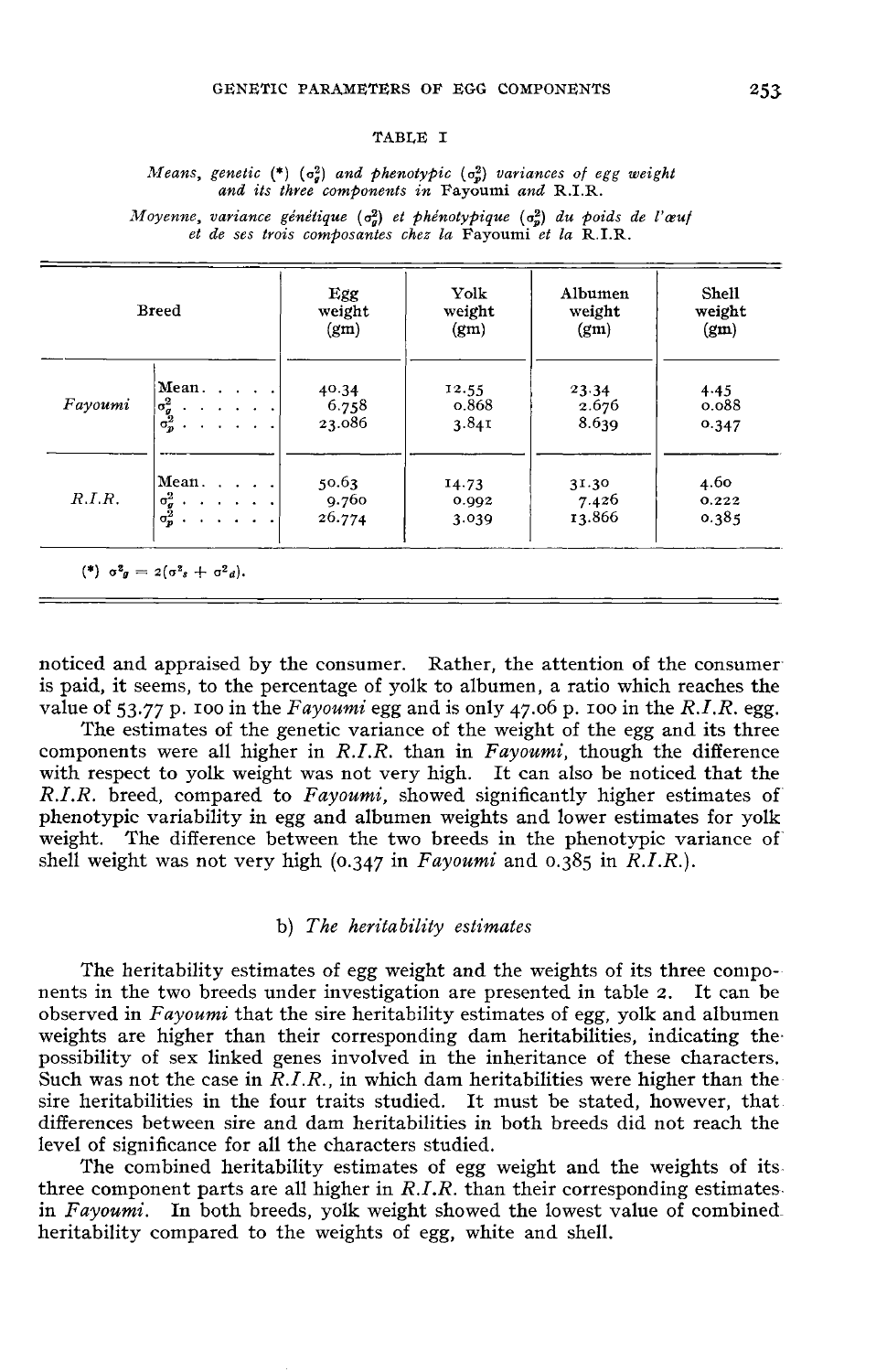#### TABLE 2

The heritability values  $(\pm S.E.)$  of egg weight and its three components in Fayoumi and R.I.R.

Valeurs d'héritabilité  $(\pm \text{ écart-type})$  du poids de l'œuf et de ses trois composantes chez la Favoumi et la R.I.R.

| <b>Breed</b> |                                                      | Egg                                                         | <b>Yolk</b>                                                 | Albumen                                                     | Shell                                                     |
|--------------|------------------------------------------------------|-------------------------------------------------------------|-------------------------------------------------------------|-------------------------------------------------------------|-----------------------------------------------------------|
|              |                                                      | weight                                                      | weight                                                      | weight                                                      | weight                                                    |
|              |                                                      | (gm)                                                        | (g <sub>m</sub> )                                           | (g <sub>m</sub> )                                           | (gm)                                                      |
| Fayoumi      | $\begin{array}{c} h_s^2\\ h_d^2\\ h_c^2 \end{array}$ | $0.332 \pm 0.086$<br>$0.253 \pm 0.089$<br>$0.293 \pm 0.054$ | 0.24I $\pm$ 0.073<br>0.212 $\pm$ 0.087<br>0.226 $\pm$ 0.049 | $0.387 \pm 0.090$<br>$0.233 \pm 0.082$<br>$0.310 \pm 0.054$ | $0.206 \pm 0.070$<br>$0.296 + 0.088$<br>$0.251 \pm 0.047$ |
| R.I.R.       | $h_s^2$                                              | 0.298 $\pm$ 0.165                                           | 0.247 $\pm$ 0.155                                           | 0.319 $\pm$ 0.187                                           | $0.448 \pm 0.201$                                         |
|              | $\frac{\hbar_d^2}{\hbar_c^2}$                        | 0.43I $\pm$ 0.217                                           | $0.405 \pm 0.214$                                           | $0.752 \pm 0.237$                                           | 0.708 $\pm$ 0.225                                         |
|              | $\bullet$ $\bullet$                                  | $0.365 \pm 0.110$                                           | 0.326 $\pm$ 0.106                                           | $0.536 \pm 0.115$                                           | $0.578 \pm 0.116$                                         |

Estimates of heritability of the component parts of the egg were reported Between the component parts of the egg were reported<br>  $h_e^2$  ... 0.365  $\pm$  0.110 0.326  $\pm$  0.106 0.536  $\pm$  0.115 0.578  $\pm$  0.116<br>
Designates of heritability of the component parts of the egg were reported<br>
by SCHEINBE for yolk, white and shell weights are closer to the estimates obtained in this study for R.I.R.

### c) Genetic and phenotypic correlations

The genetic and phenotypic correlations between the four characters studied are given in table 3. In Fayoumi, egg weight is genetically highly correlated with the weights of its three components;  $r_g$  of egg weight reached the value of 0.96 with albumen weight and 0.84 with yolk and shell weights. The three components of the *Eavourni* erg are also significantly correlated components of the Fayoumi egg are also significantly correlated with each other,<br>the highest correlation (0.8) was between albumen and shell weights.<br> $The BID$  abound a different risture. The reils much to the BLB are

The  $R.I.R.$  showed a different picture. The yolk weight of the  $R.I.R.$  egg was not significantly correlated genetically with egg weight or with its other two was not significantly correlated genetically with egg weight of with its other two<br>components. Shell weight showed lower genetic correlations with egg weight<br>and albumen weight (0.51 and 0.35 resp.) compared with those obs components. Shell weight showed lower genetic correlations with egg weight<br>and albumen weight (0.51 and 0.35 resp.) compared with those observed in  $Fayou-  
m<sup>i</sup>$ . The genetic correlations observed by YAO and SKINNER (19 mi. The genetic correlations observed by YAO and SKINNER (1959) between egg<br>weight and each of yolk and albumen weight (0.71 and 0.98 resp.) are much higher<br>than those obtained in RIR in this study and closer to those of than those obtained in  $R.I.R.$  in this study and closer to those of  $Fayoumi$ .

The phenotypic correlations in  $Fayoumi$  are all a bit lower than their corres-<br>ling genetic correlations. In  $R.I.R.$ , however, the reverse is true. Yolk ponding genetic correlations. In  $R.I.R.$ , however, the reverse is true. weight in R.I.R. showed significant phenotypic correlations with the other three traits studied.

Using the estimates shown in tables  $r$ ,  $\alpha$  and  $\beta$ , it is of interest to predict consequences of genetic selection on the component parts of the egg. In the consequences of genetic selection on the component parts of the egg. Fayoumi, if we select for egg weight, it can be shown that each gram of genetic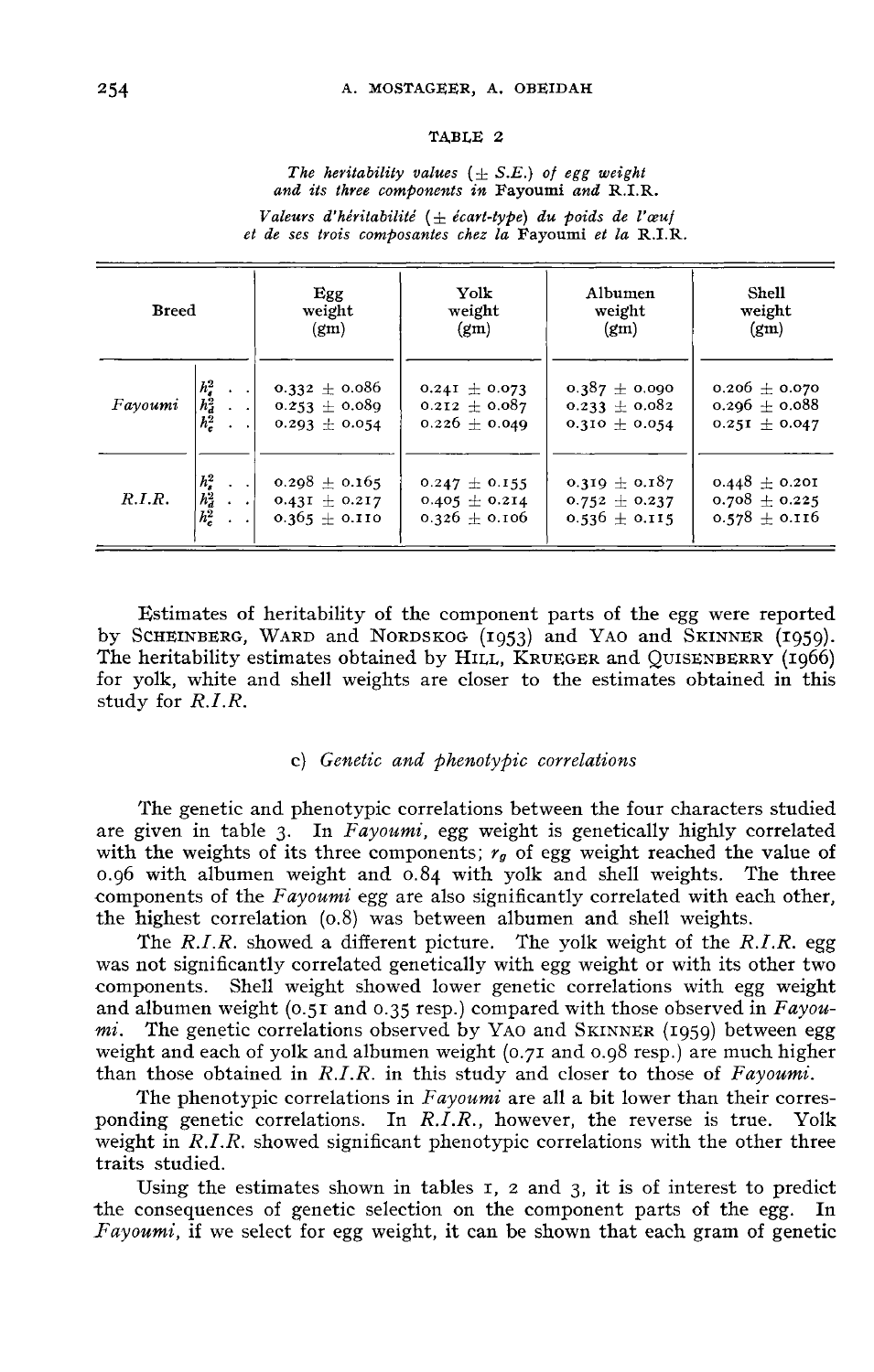#### TABLE 3

#### Genetic and phenotypic correlations  $(\pm S.E.)$  between egg weight and its three components in Fayoumi and R.I.R.

Corrélations génétiques et phénotypiques  $(\pm \text{ écart-type})$  entre le poids de l'œuf et ses trois composantes chez la Fayoumi et la R.I.R.

|         |                                                                                      | Egg<br>weight<br>(g <sub>m</sub> )                        | Yolk<br>weight<br>(g <sub>m</sub> )                       | Albumen<br>weight<br>(gm)                                   | <b>Shell</b><br>weight<br>(gm)                              |
|---------|--------------------------------------------------------------------------------------|-----------------------------------------------------------|-----------------------------------------------------------|-------------------------------------------------------------|-------------------------------------------------------------|
| Fayoumi | Egg wt. $\blacksquare$<br>Yolk wt. $\blacksquare$<br>Albumen wt.<br>Shell wt. $\Box$ | $0.844 \pm 0.040$<br>$0.956 + 0.011$<br>$0.846 + 0.037$   | $0.882 + 0.008$<br>$0.656 \pm 0.077$<br>$0.638 \pm 0.084$ | 0.926 $\pm$ 0.004<br>$0.556 + 0.017$<br>$0.800 \pm 0.046$   | $0.804 \pm 0.009$<br>$0.602 + 0.016$<br>$0.712 + 0.012$     |
| R.I.R.  | Egg wt<br>Yolk wt.<br>Albumen wt.<br>Shell wt.                                       | $0.354 \pm 0.193$<br>0.929 $\pm$ 0.025<br>$0.510 + 0.129$ | $0.718 \pm 0.023$<br>0.012 $\pm$ 0.186<br>$0.168 + 0.178$ | $0.937 \pm 0.006$<br>$0.443 \pm 0.037$<br>$0.350 \pm 0.129$ | 0.701 $\pm$ 0.024<br>$0.207 \pm 0.044$<br>$0.564 \pm 0.032$ |

Figures above diagonal are phenotypic correlations and below diagonal are combined genetic correlations.

increase in egg weight will be distributed between the three components of egg as follows:

0.302 gm. yolk, 0.62 gm. albumen and 0.96 gm. shell.

Comparing these values with the percentages described above of the three components of the  $Fayoumi$  egg, it can be seen that direct selection for higher egg weight in this breed will result in increasing white percentage on the expense of yolk and shell percentages.

With similar argument, it can be shown that the genetic increase of one gram in the R.I.R. egg obtained through direct selection for this trait will be distributed as follows:

 $0.113$  gm. yolk,  $0.810$  gm. albumen and  $0.077$  gm. shell.

Again the genetic increase of egg weight by direct selection in this breed will be o.113 gm. yolk, 0.810 gm. albumen and 0.077 gm. shell.<br>Again the genetic increase of egg weight by direct selection in this breed will be<br>mostly in albumen, but the increase in white percentage in the  $R.I.R.$  egg will be<br>m much more pronounced than in the Fayoumi egg.

The genetic increase in egg weight could, however, be obtained indirectly through selection for one of the three components of the egg. The relative efficiency of gain in egg weight arrived at through direct selection to that obtained through indirect selection is  $h_1$  :  $r_g h_2$ , where  $h_1$  is the heritability of egg weight and  $h^2$ <sub>2</sub> is the heritability of the other trait. Thus, in Fayoumi, if selection is directed to the weight of the yolk rather than the weight of the egg, it can be shown that every gram of genetic gain in egg weight obtained through this indirect selection is distributed as follows:

 $0.425$  gm. yolk,  $0.489$  gm. albumen and  $0.086$  gm. shell.

Clearly, here we gain in yolk percentage on the expense of albumen and shell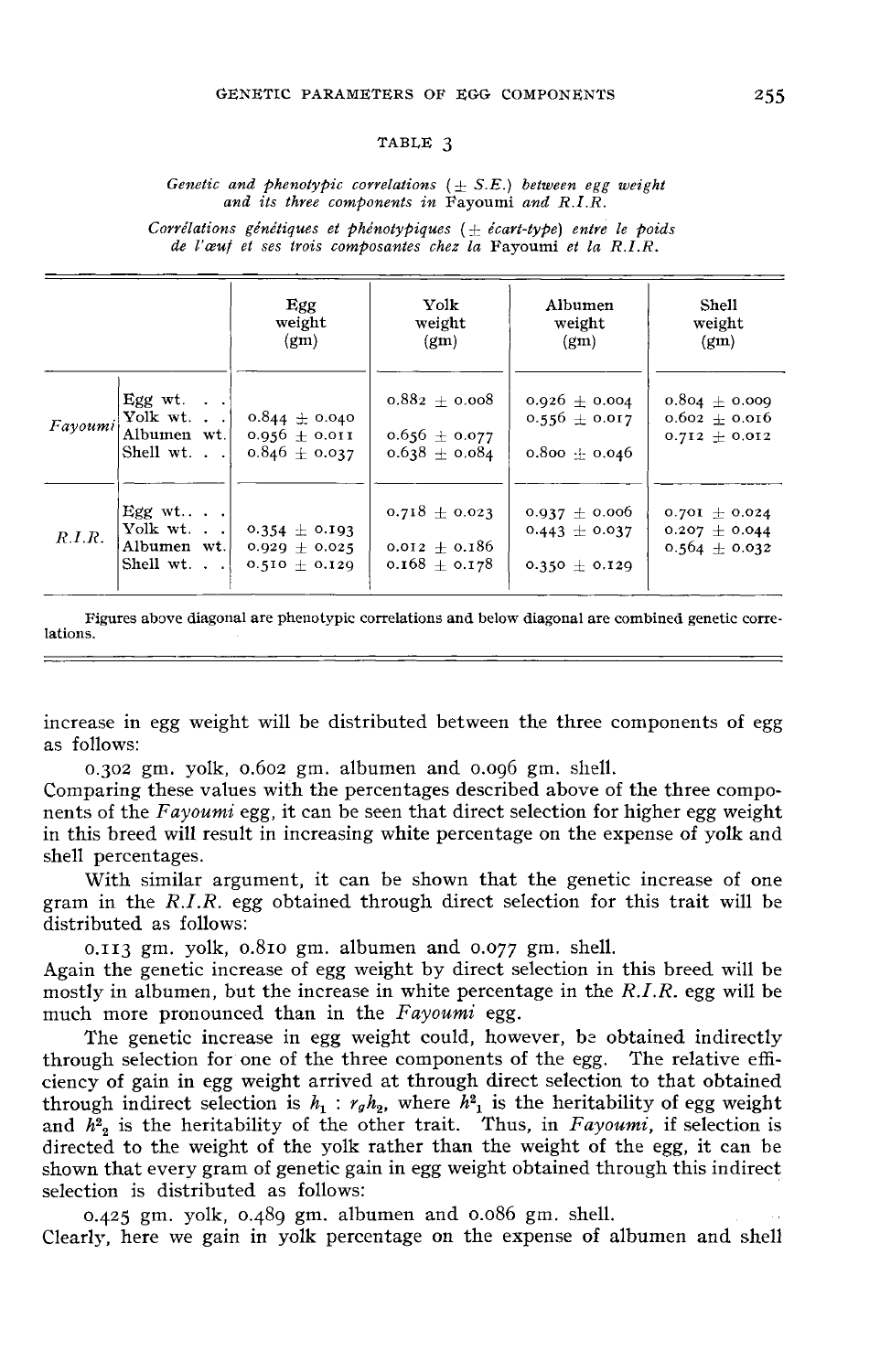percentages, but the efficiency of genetic gain in egg weight will be only 74 p. 100 of the efficiency of direct selection. If yolk has its economic significance in Fayoumi, as the case seems to be in this country, a proper evaluation of this significance should be done. This will enable the breeder to evaluate the economic consequences of different selection indices and choose the most appropriate one.

It can be also shown that the one gram indirect genetic increase in Fayoumi egg weight gained through selection on albumen weight is distributed as follows:

0.246 gm. yolk, 0.658 gm. albumen and 0.096 gm. shell,

with a relative efficiency of  $98$  p. 100, and the distribution when selecting on shell weight will be:

0.270 gm. yolk, 0.595 gm. albumen and 0.135 gm. shell,

(with a relative efficiency of  $78$  p. 100). Selection on shell weight will increase the percentages of both shell and albumen on the expense of yolk percentage.

Reçu pour publication en juillet 1978.

## Résumé

## Paramètres génétiques et phénotypiques des composantes du poids de l'œuf chez des Fayoumi et des Rhode-Island rouges

Le neuvième et le dixième œuf pondus par  $1$  593 poulettes Fayoumi et 465 poulettes  $R.I.R.$ (soit un total de 3 i86 oeufs de Fayoumi et 930 oeufs de R.I.R.) ont servi à l'étude du poids de l'œuf et de ses trois composantes. Les poulettes Fayoumi représentent 80 familles de même père et 345 familles de même mère, et les  $R.\overline{I}.\overline{R}$ . représentent la descendance de 40 pères et 141 mères. Les données sont corrigées pour les effets de date d'éclosion avant la mise en œuvre d'analyses de variance et de covariance pour estimer les valeurs d'héritabilité et les corrélations phénotypi-

Les données sont corrigées pour les effets de date d'éclosion avant la mise en œuvre d'analyses<br>Les données sont corrigées pour les effets de date d'éclosion avant la mise en œuvre d'analyses<br>de variance et de covariance  $0,054$ , et  $0,251 \pm 0,047$  respectivement pour le poids de l'œuf, du jaune, de l'albumen et de la coquille chez la Fayoumi. Les valeurs correspondantes pour la R.I.R. étaient  $0,365 \pm 0,110$ ,  $0,326 \pm 0,106$ ,  $0,536 \pm 0,$ 

Il est montré que chaque gramme de gain génétique sur le poids de l'œuf obtenu par sélection directe pour ce caractère est composé de 0,302 g de jaune, 0,602 g d'albumen et 0,096 g de coquille chez la Fayoumi, et de 0,113 g de jaune, 0,810 g d'albumen et 0,077 g de coquille chez la  $R.I.R.$ 

#### References

- References<br>
HAFEZ E. S. E., BADRELDIN A. L., KAMAR G. A. R., 1955. Egg components in the Fayoumi<br>
fowl during the first laying year. Poult. Sci., 34, 16-27.<br>
HALER W. 1954. Observations on the shell strength of hen eggs. R
- HAFEZ E. S. E., BADRELDIN A. L., KAMAR G. A. R., 1955. Egg components in the *Fayoumi*<br>
fowl during the first laying year. *Poult. Sci.*, 34, 16-27.<br>
HALE R. W., 1954. Observations on the shell strength of hen eggs. *Res.*
- HAFEZ E. S. E., BADRELDIN A. L., KAMAR G. A. R., 1955. Egg components in the Fayoumi<br>fowl during the first laying year. Poult. Sci., **34**, 16-27.<br>H.L.R.R.W., 1954. Observations on the shell strength of hen eggs. Res. Expt. of White I,eghorns. STADELMAN<br>STADELMAN<br>STADELMAN Poult. Sci., lations hi<br>*i*., **45**, 11<br>1960. So<br>: Poult. Sci.,  $\frac{8}{4}$ <br>the shell street<br>BERRY J. H., 1<br> $\frac{1}{45}$ , 1162-1185.<br> $\frac{45}{45}$ , 1162-1185. MILL A. T., KRUEGER W. F., QUISENBERKY J. H., 1900. A biometrical evaluation of the component parts of eggs and their relations hips to other economically important traits in a strain of White Leghorns. Poult. Sci., 45, 11
- MAY K. N., STADELMAN W. J., 1960. Some factors affecting components of eggs from adult
- of White Leghoras. Poult. Sci., 45, 165, 1162-1185.<br>MAY K. N., STADELMAN W. J., 1960. Some factors affecting components of eggs from adult<br>hens. Poult. Sci., 39, 560-565.<br>MORGAN C. L., 1932. Relationship between breaking s Poult. Sci., 11, 172-175.<br>MOSTAGEER A., KAMAR G. A. R., 1961. On the inheritance of egg weight. Poult. Sci., 40, 857-
-